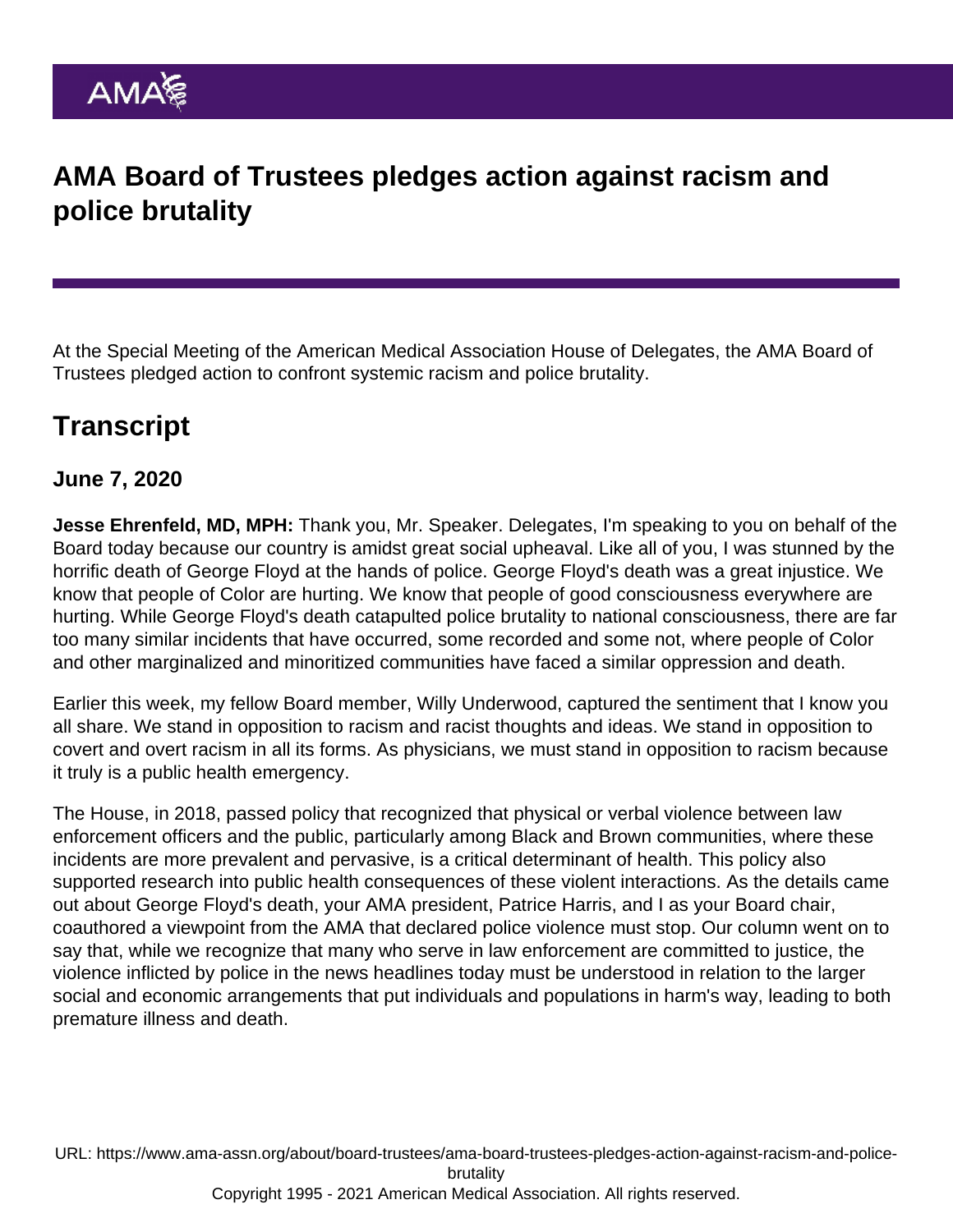Police violence is a striking reflection of our American legacy of racism, a system that assigns a value and structures opportunity, while unfairly advantaging some and disadvantaging others based simply on their skin color. On Friday, your AMA Board voted unanimously to approve an important statement on racism. We also developed a video that we wanted to share that further demonstrates our commitment to address racism. As leaders in medicine, we hope that you will all join the AMA in affirming these values.

Patrice Harris, MD, MA:

We, the Board of Trustees

Bruce Scott, MD:

State that

Barbara McAneny, MD:

That the AMA recognizes that racism

Scott Ferguson, MD:

Racism

Michael Suk, MD:

Racism and its systemic

Willie Underwood III, MD, MSc, MPH:

**Structural** 

Mario Motta, MD:

Institutional

William Kobler, MD:

And interpersonal forms

Willarda Edwards, MD, MBA:

Is an urgent threat to public health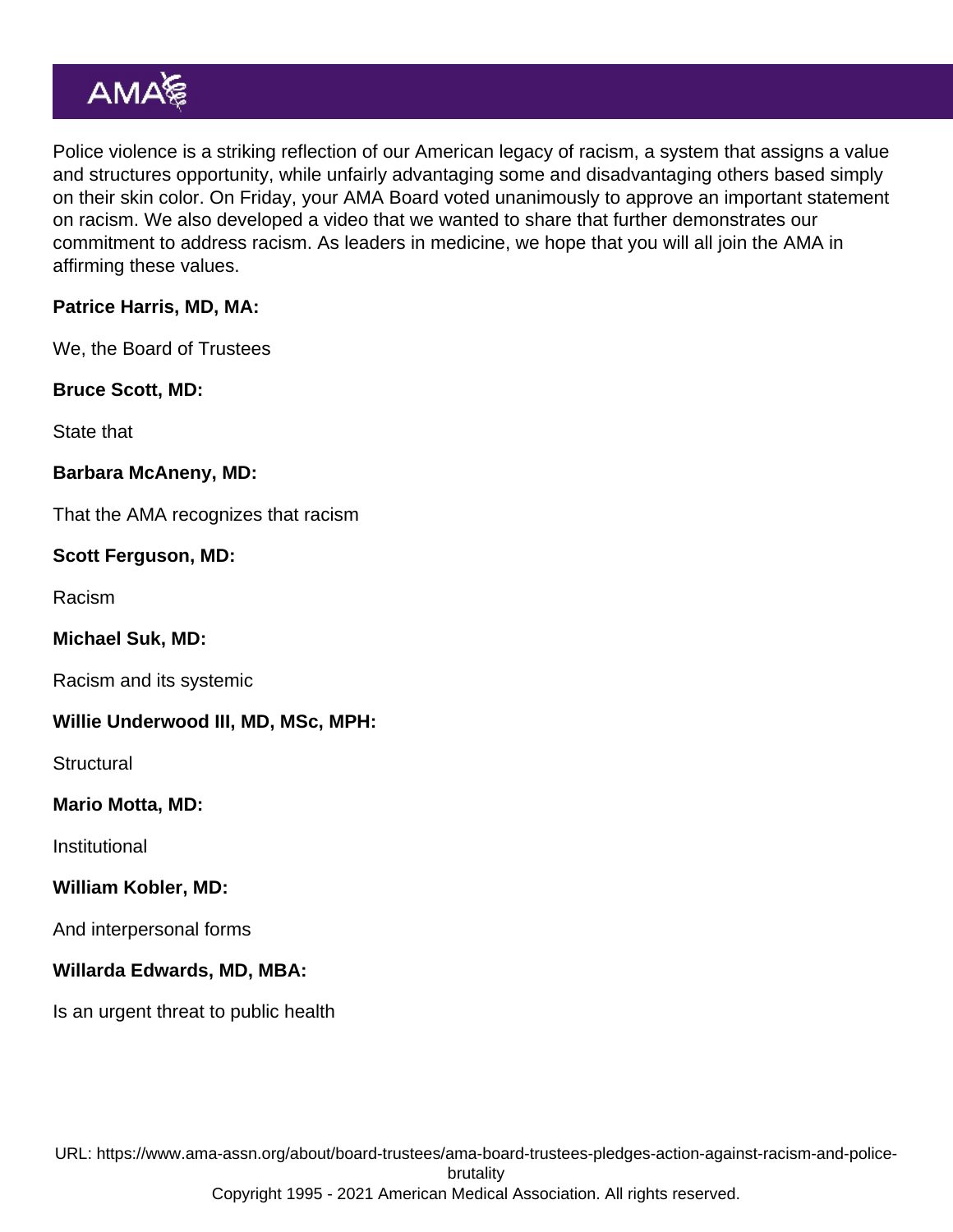Jack Resneck Jr., MD: The advancement of health equity William McDade, MD: And a barrier to excellence in delivery of medical care. Dr. Ehrenfeld: The AMA opposes all forms of racism. Kevin Williams, MD: The AMA denounces police brutality Russell Kridel, MD: And all forms Lisa Bohman Egbert, MD: All forms of racially motivated violence. Sandra Adamson Fryhofer, MD: The AMA will actively work Grayson Armstrong, MD: To dismantle racist Gerald Harmon, MD, MPH: And discriminatory policies and practices Sarah Mae Smith: Across all of health care Bobby Mukkamala, MD: All of health care